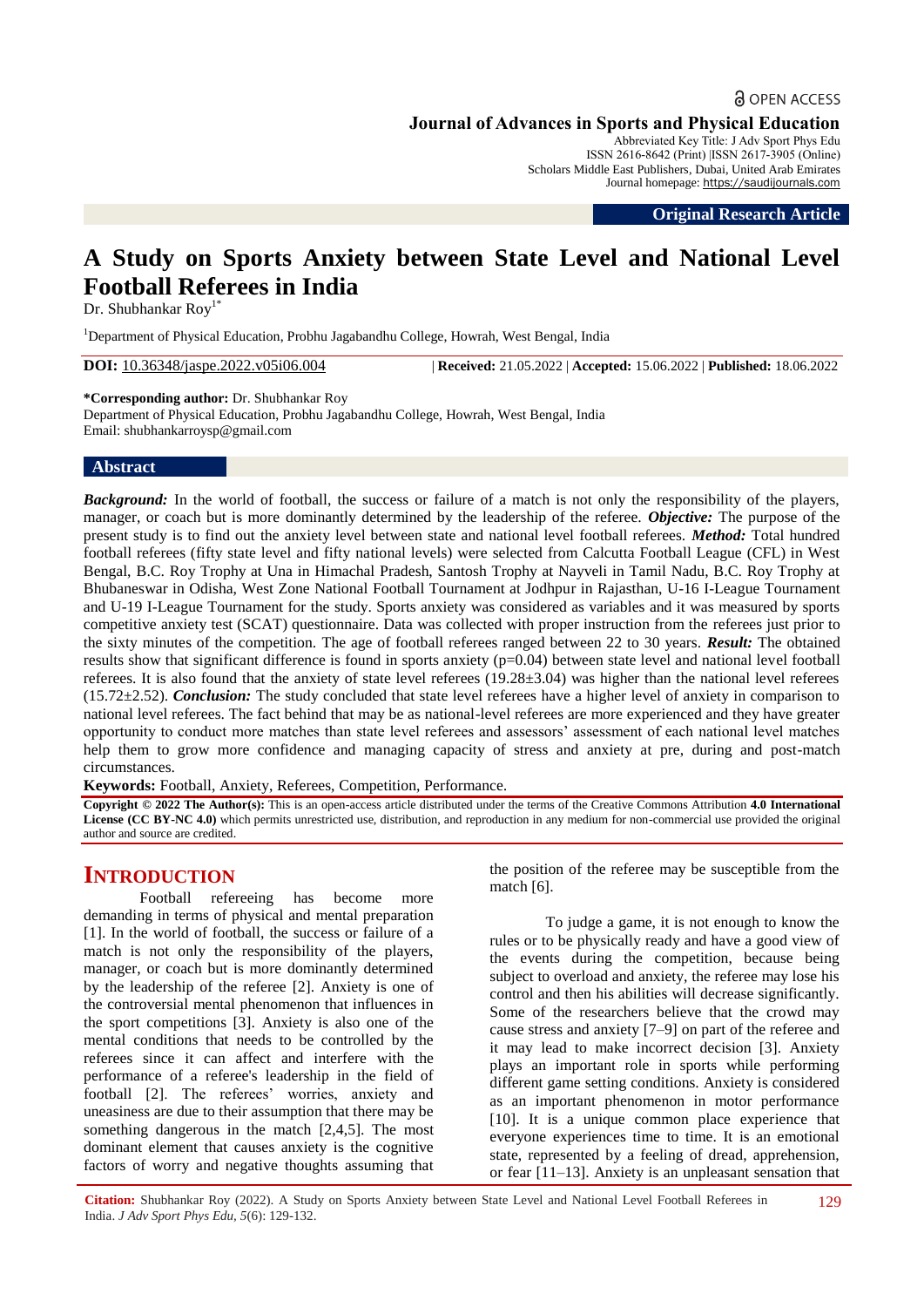sometimes react negative emotional state with feelings of nervousness, worry and apprehension associated with activation or arousal of the body. Competitive anxiety in sport concludes with a theory of competitive anxiety based on an interaction between uncertainty about the outcome and the importance assigned to that outcome [13]. Anxiety before or during athletic competitions can hinder performance of an athlete [9, 14, 15]. The coordinated movement with or without the ball [16–18] required by athletic events becomes increasingly difficult when your body is in a tensed state. Since, it is one of the most intricate and dynamic games (within match scenarios) in which all players compete for possession of the ball [19] and referees need to take appropriate positions to conduct the game successfully. A certain level of physical stress is helpful, that prepares us for competition [20–22]. But when the physical symptoms of anxiety are too great, they may seriously interfere with your ability to compete [23]. Under these circumstances the researcher was interested to compare the level of anxiety of state and national level football referees.

### **Objective**

The objective of the study is to determine the difference of competitive anxiety between state level and national level football referees.

# **METHOD AND MATERIALS**

# **Participants**

In this investigation total one hundred football referees  $(n=100)$  were selected out of which fifty  $(n=50)$ active male national level referees and fifty (n=50) state level referees were selected randomly from Referees Association of India. The age of the subjects ranged between 22 to 30 years. The inclusion criteria for subject selection were the following: participant should be male and needed to have a good fitness on the basis of routine fitness examination, all the participants were advanced/experienced and active referees in respect of their match performance. The exclusion criteria consisted of individual"s report of using psychotropic drugs or having neurological disease, difficulty in focusing/concentrating, based on an interview, not to be involved in other ongoing research activity. Each participant was informed about the research procedures and signed the written consent form for participation in the study.

#### **Variables Studied**

In this comparative study, sports anxiety was considered as variables. To assess the sports competition anxiety Ranier and Martin"s Sports Competitive Anxiety Test (SCAT) questionnaire was used. This test is composed of fifteen items on 3-point scale which include five spurious items, eight positive items and two negative items and, as such the maximum possible score on the SCAT was thirty. The summated scores on each items on the scale formed the sports competitive anxiety test scores.

#### **Data Collection Procedures**

Proper instructions regarding the objectives of the study were given to all the participants. All the participants completed Sports Competition Anxiety Test questionnaire sixty minutes before the competition. The data was collected from the Calcutta football league (CFL) at Kolkata in West Bengal, B.C. Roy Trophy at Una in Himachal Pradesh, Santosh Trophy at Nayveli in Tamil Nadu, B.C. Roy Trophy at Bhubaneswar in Odisha, West Zone National Football Tournament (sub junior boys) at Jodhpur in Rajasthan, U-16 I-League Tournament and U-19 I-League Tournament for the study. During the competition before collection of data, proper instruction was given to them so that accurate response can be obtained from them. During the collection of data, the researcher contacted and consulted with the respective HOR of the West Bengal state and director of AIFF of India.

#### **Statistical Analysis**

The obtained data was analyzed by descriptive statistics viz. mean, standard deviation, standard error of mean and further independent "t" test was also used for generalizing the statistical significant difference of anxiety between state and national level football referees. The level of significance was considered at 0.05.

#### **RESULTS**

The obtained results show that significant difference found in sports anxiety (p=0.04) between state level and national level football referees. It is also found that the anxiety of state level referees  $(19.28\pm3.04)$  was higher than the national level referees  $(15.72 \pm 2.52)$ . Details of the results are given to Table-1 and Figure-1.

| rabic-1. Comparison or Amalety between blate lievel and Futuonal lievel Kelerces |                                                                         |    |             |            |            |     |                          |                  |
|----------------------------------------------------------------------------------|-------------------------------------------------------------------------|----|-------------|------------|------------|-----|--------------------------|------------------|
|                                                                                  | <b>Groups</b>                                                           |    | <b>Mean</b> | -SD        | <b>SEM</b> |     | $df$   t value   p value |                  |
| Anxiety                                                                          | State referee                                                           | 50 | 19.28       | $\pm 3.04$ | 0.43       | -98 | 6.38                     | $0.04^{\degree}$ |
|                                                                                  | National referee $\vert 50 \vert 15.72 \vert \pm 2.52 \vert 0.36 \vert$ |    |             |            |            |     |                          |                  |
| *Significant at 0.05 level of confidence; $t_{0.05}$ (98) = 1.98 (p<0.05)        |                                                                         |    |             |            |            |     |                          |                  |

**Table-1: Comparison of Anxiety between State Level and National Level Referees**

\* p-value <0.05 is considered to be significant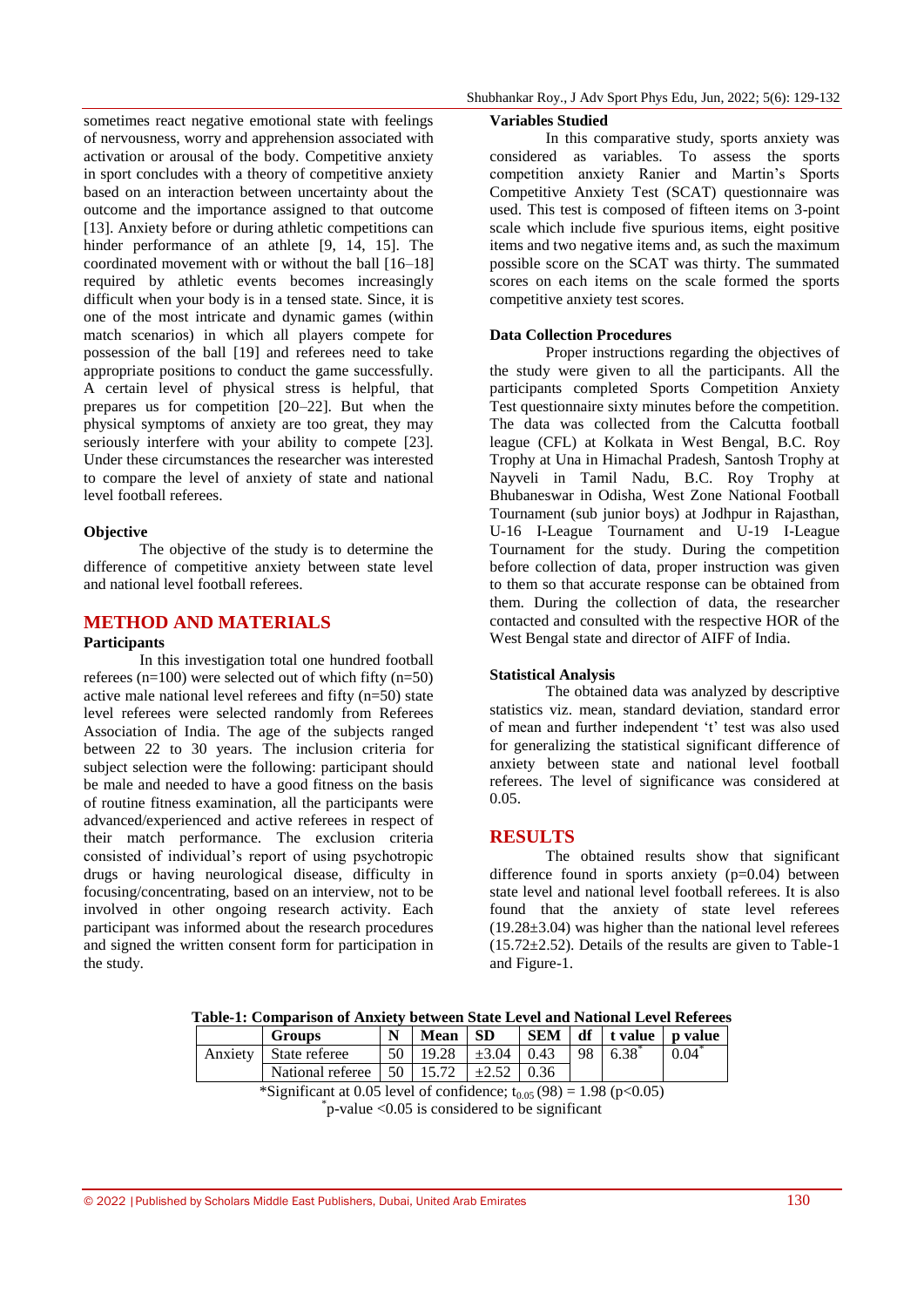Shubhankar Roy., J Adv Sport Phys Edu, Jun, 2022; 5(6): 129-132



**Figure-1: Comparison of Anxiety between State Level and National Level Referees**

# **DISCUSSION**

An exceptionally active soccer player and referee tend to agree to sprint in separate directions on the field. On occasion, they may abruptly alter direction due to the match"s requirements. Physical fitness is one of the aspects that affect top-level soccer performance [24]. However, sports anxiety is the most important factor affecting total football performance. Researchers found the error percentage for referees and assistants may reach around 14% during a soccer match [25]. Referees may have sports anxiety as a result of the repetitive and different direction-based running [26, 27]. This is not the same for all referees. As a result the purpose of this study is to look into the sports anxiety of state and national levels football referees and to find statistically significant differences in respect of sports anxiety between state-level and national level football referees. State-level referees have a higher anxiety in comparison to national-level referees. The fact behind that may be as national-level referees are more experienced [15], they have greater opportunity to conduct more matches than state level referees and assessors" assessment of each national level matches help them to grow more confidence and managing capacity of stress and anxiety at pre, during and postmatch circumstances [28]. Scientists found that referees and assistant referees are submitted to high physical and mental stress during matches [9, 25, 29]. Referees suffering from severe injuries were nearly three times more likely to report symptoms of anxiety and depression. Researcher found that referees who reported a low satisfaction of social support were significantly more likely to report symptoms of stress and anxiety disorder [17]. Pressure to make decisions in front of large crowd is another potential stressor [18, 30, 31]. These two stressors can impair attention executive control [23], depending on physical fitness and individual vulnerability or resilience to situational pressure [32].

# **CONCLUSION**

It is concluded that there is significant differences found in sports anxiety between state level and national level football referees. State level referees

have a higher level of anxiety in contrast to national level referee.

# **ACKNOWLEDGEMENTS**

The researcher is thankful to all the state and national level referees of India for their nice cooperation in this study.

#### **REFERENCES**

- 1. Aragão e Pina J, Passos A, Araújo D, Maynard T. (2018). Football Refereeing: An Integrative Review. Psychology of Sport and Exercise, 35:10– 26.
- 2. Saifuddin, S., Amir, N., & Sumaryanto, S. (2022). Developing Referee Anxiety Scale in Officiating Football Matches. *Jurnal Cakrawala Pendidikan*, *41*(1), 248–258.
- 3. Hoseini, S. H., Aslankhani, M. A., Abdoli, B., & Mohammadi, F. (2011). The relationship between the number of crowds with anxiety and the function of the soccer premier leaguecircle2 s referees. *Procedia-Social and Behavioral Sciences*, *30*, 2374-2378.
- 4. Dohmen, T. J. (2008). The influence of social forces: Evidence from the behavior of football referees. *Economic inquiry*, *46*(3), 411-424.
- 5. De, A. (2015). A Study on Sports Aggression in Relation to Speed and Explosive Strength among Sprinters. *Research Bi-Annual for Movement*, 32(1), 8-19.
- 6. Borrego, C. C., Cid, L., & Silva, C. (2012). Relationship between group cohesion and anxiety in soccer. *Journal of human kinetics*, *34*, 119-127.
- 7. Buraimo, B., Forrest, D., & Simmons, R. (2010). The 12th man?: refereeing bias in English and German soccer. *Journal of the Royal Statistical Society: Series A (Statistics in Society)*, *173*(2), 431-449.
- 8. Roy, D., & De, A. (2018). Effect of Aging on Psycho-Motor Components in Relation to Perceived Stress among Healthy Citizens. International Journal of Movement Education and Social Science, 7(1):1–6.
- 9. Dawson, P., & Dobson, S. (2010). The influence of social pressure and nationality on individual